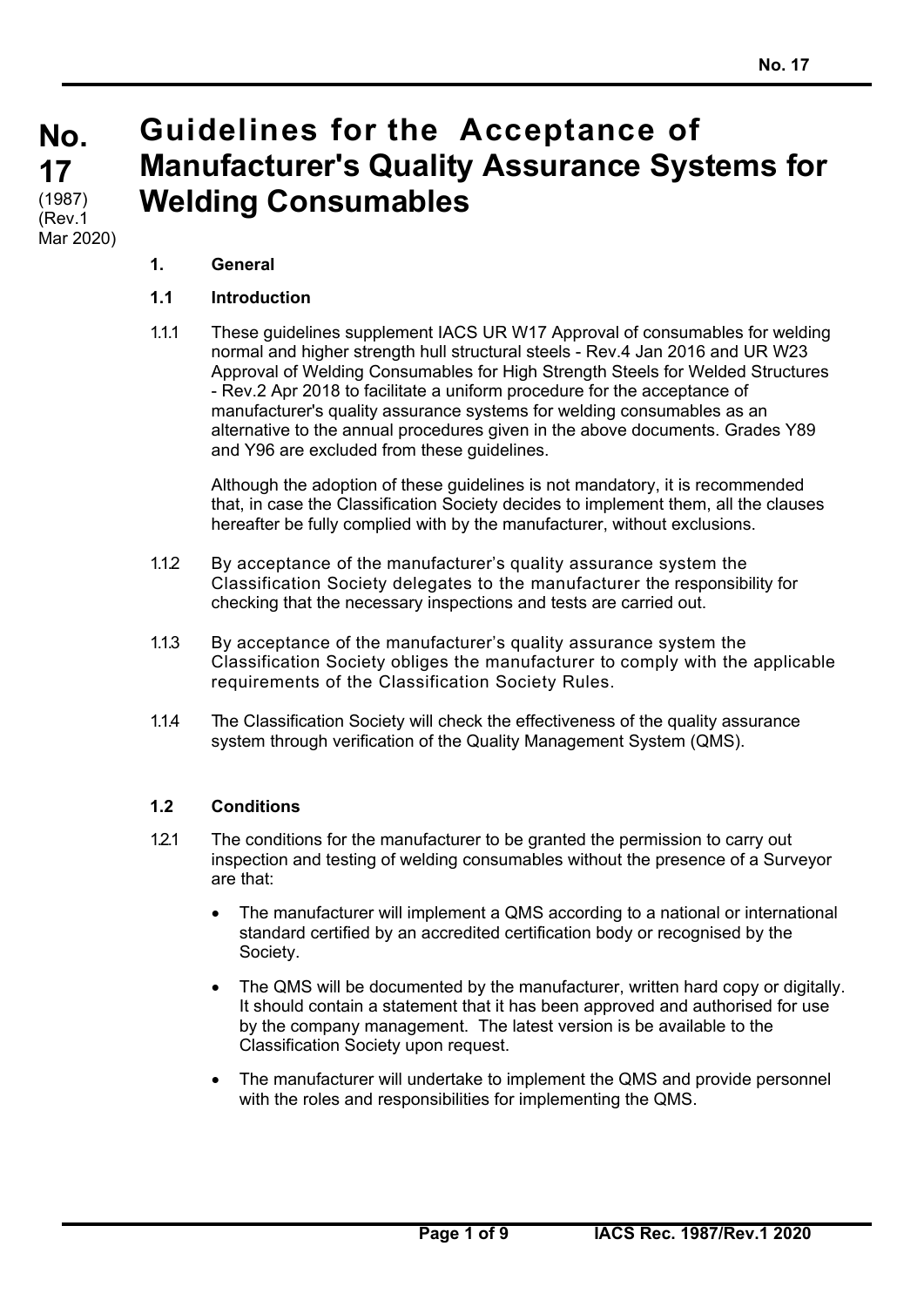# **1.3 Scope**

**No. 17**  (cont)

- 
- 1.3.1 These guidelines and acceptance of any manufacturer's quality assurance system for welding consumables apply to maintenance of approvals already granted for welding consumables and auxiliary materials. Initial approval tests are to be carried out in accordance with the Classification Society Rules and in the Surveyor's presence.
	- 1.32 The acceptance of a manufacturer's quality assurance system applies only to the manufacturing works, for which it has been granted.

### **1.4 Definitions\***

- 1.4.1 Quality: The degree to which a set of inherent characteristics of an object fulfils the requirement.
- 1.4.2 Quality Assurance (QA): Part of quality management focused on providing confidence that the quality requirements will be fulfilled.
- 1.4.3 Quality Management System (QMS): Part of the management system relating to quality.
- 1.4.4 Audit: Systematic independent and documented process for obtaining evidence and evaluating it objectively to determine the extent
- 1.4.5 External provider: A provider of products and/or services which is not part of an organisation (the manufacturer).
- These definitions are in substantial agreement with ISO 9000:2015.

#### **1.5 Acceptance Procedure**

- 1.5.1 Application for acceptance of a manufacturers' QA system for welding consumables is to be submitted to the Classification Society in writing, attaching the documentation listed in Section 3. The works producing and packing the final product will be regarded as the manufacturer.
- 1.52 The Classification Society will carry out an initial audit, checking the QA system for compliance with these guidelines and Classification Society Rules.
- 1.5.3 The manufacturer will have to demonstrate that throughout the manufacturing process the QA system functions effectively and is capable of ensuring the quality required and of detecting nonconformity and initiating corrective and preventive actions.
- 1.5.4 The manufacturer will have to demonstrate that records will be kept on all QA measures, enabling the Classification Society to check the efficiency of the QA system at any time and to verify whether the product meets its quality requirements.
- 1.5.5 Following successful audit of the works, the Classification Society will issue a certificate of acceptance of the Quality Assurance System for Welding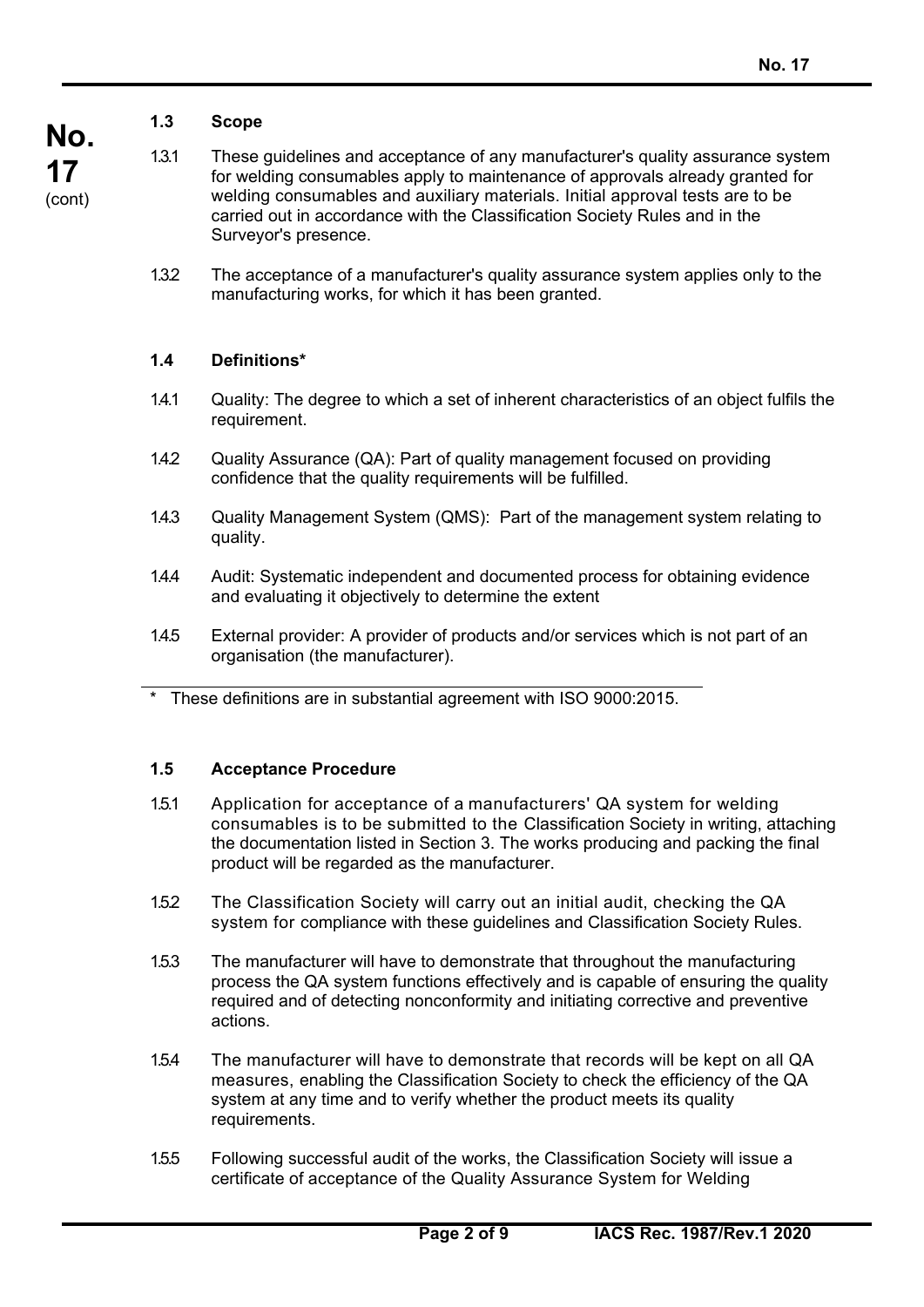Consumables. The manufacturer is obliged to advise the Classification Society of any essential modifications to either the manufacturing process or the QA system.

1.5.6 Approval by another organisation will not be accepted as sufficient evidence that arrangements for manufacture and quality comply with these requirements.

#### **1.6 Period of Validity**

- 1.6.1 The period of validity of an acceptance in accordance with the these guidelines is a maximum of 5 years, provided that during this period approved welding consumables and/or auxiliary materials are manufactured without any major interruptions, the quality of which is checked by manufacturing quality controls and the effectiveness of the QA system is controlled by periodic quality audits.
- 1.6.2 Prior to expiry of the period of validity, it is the manufacturer's responsibility to apply for renewal.
- 1.6.3 The Classification Society may withdraw the acceptance, if the conditions under which it was granted no longer apply or if any major nonconformities are found in either the QA system or the product concerned.

#### **2. Requirements**

#### **2.1 Organisation and Personnel**

- 2.1.1 Within the plant the quality assurance function is to be independent of the production departments. The person placed in charge of the department is be directly responsible to the company management and have the authority necessary to enable planning of all the requisite QA functions and to implement them effectively.
- 2.1.2 Personnel responsible for planning and implementing QA functions are to demonstrate competency for the function through suitable qualifications and experience. The professional qualifications and experience of personnel are to be documented and available upon request.
- 2.1.3 Manufacturers shall prepare an organisation chart which clearly describes and defines the areas of responsibility and activity of each individual. Any change in the personnel occupying responsible positions or changes in areas of responsibility and activity are to be brought to the attention of the Classification Society.

#### **2.2 Quality Planning**

- 2.2.1 The requirements of subsequent sections are to be documented by the manufacturer to ensure the quality assurance of welding consumables.
- 222 The manufacturer's quality assurance system for welding consumables is to specify the following quality assurance requirements:
	- a) Compliance with the Classification Society Rules and any additional applicable standards or specifications;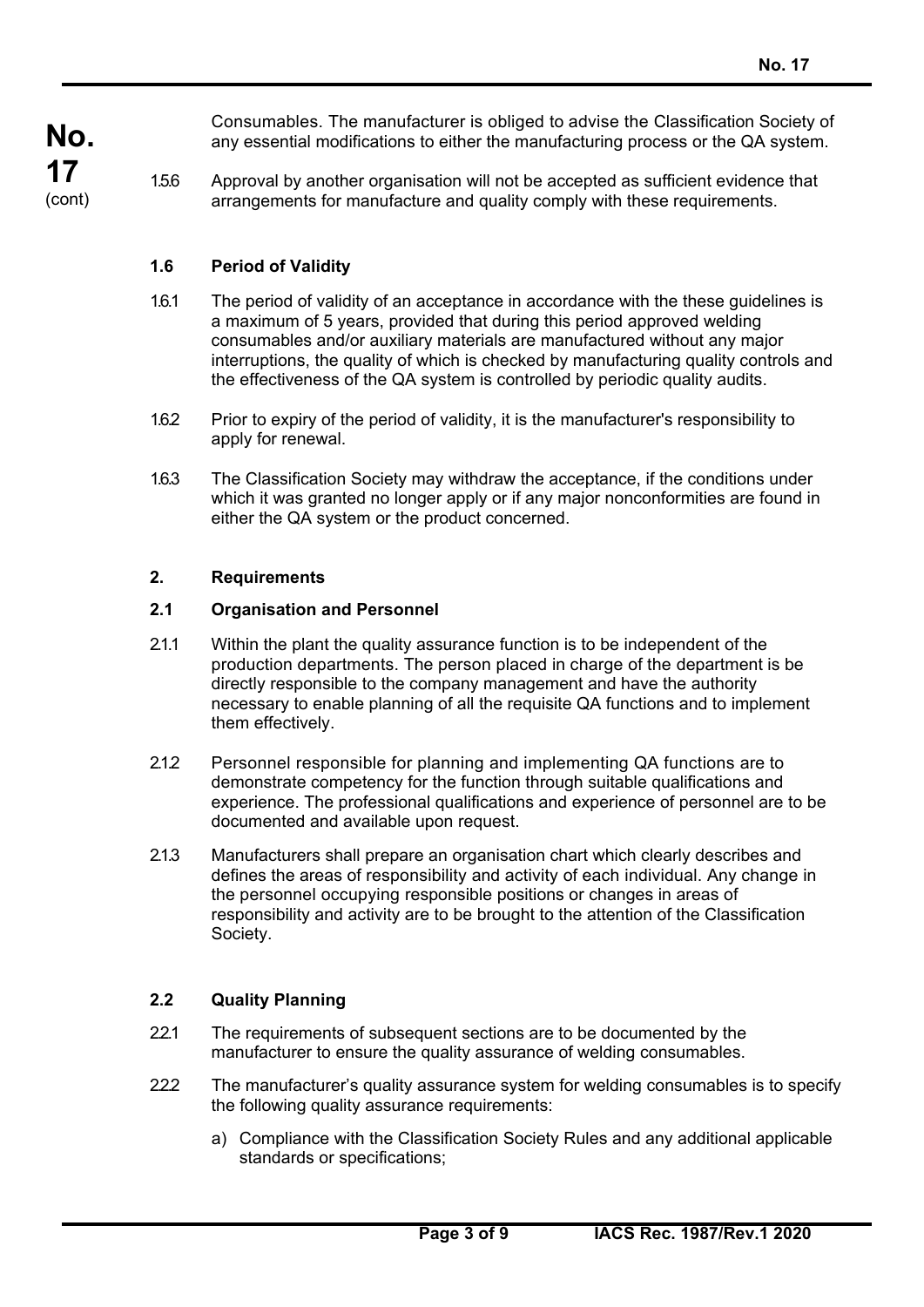- b) Early identification of existing (and potential) nonconformity;
- c) Customer requirements;
- d) Effective corrective and preventative actions.
- e) Maintenance and calibration of equipment which determines or influences quality.

#### **2.3 Measuring and Testing Equipment**

- 2.3.1 The manufacturer is to provide the measuring and testing appliances and equipment needed for the proper and competent performance of the controls and tests as required by the quality assurance system.
- 2.3.2 All measuring and testing equipment which determines or influences quality are to be regularly and competently maintained and are to be adjusted or calibrated in accordance with a recognised national standard. These operations shall be performed by competent persons appointed for that purpose.
- 2.3.3 The planning of maintenance and calibration activities, the persons responsible and the relevant records form part of the schedule under Section 2.2 and the associated documentation and shall be made available to Classification Society upon request.

#### **2.4 Corrective and Preventive Actions**

2.4.1 Manufacturers are required to devise and regularly implement methods of detecting and correcting and preventing any factors in the production process and in quality assurance which are detrimental to quality. With this in view, nonconformities detected and the improvements needed as well as the quality audits specified in Section 5 are to be subjected to constant analysis and evaluation. The causes of the faults are to be ascertained and effective measures applied to improve quality.

#### **2.5 Documentation**

- 2.5.1 The manufacturer is to keep suitable records of all QA functions, inspections and test results. The records should give details of the nature and extent of the nonconformities, of improvements and retests, where applicable, and should indicate any corrective and preventive actions needed.
- 2.5.2 The records (test reports, inspection reports, customer feedback, etc) are to be made available to the Classification Society on request, Additional records may be requested by the Classification Society. All records including control of changes (e.g. version control) shall be kept by the works for at least five years.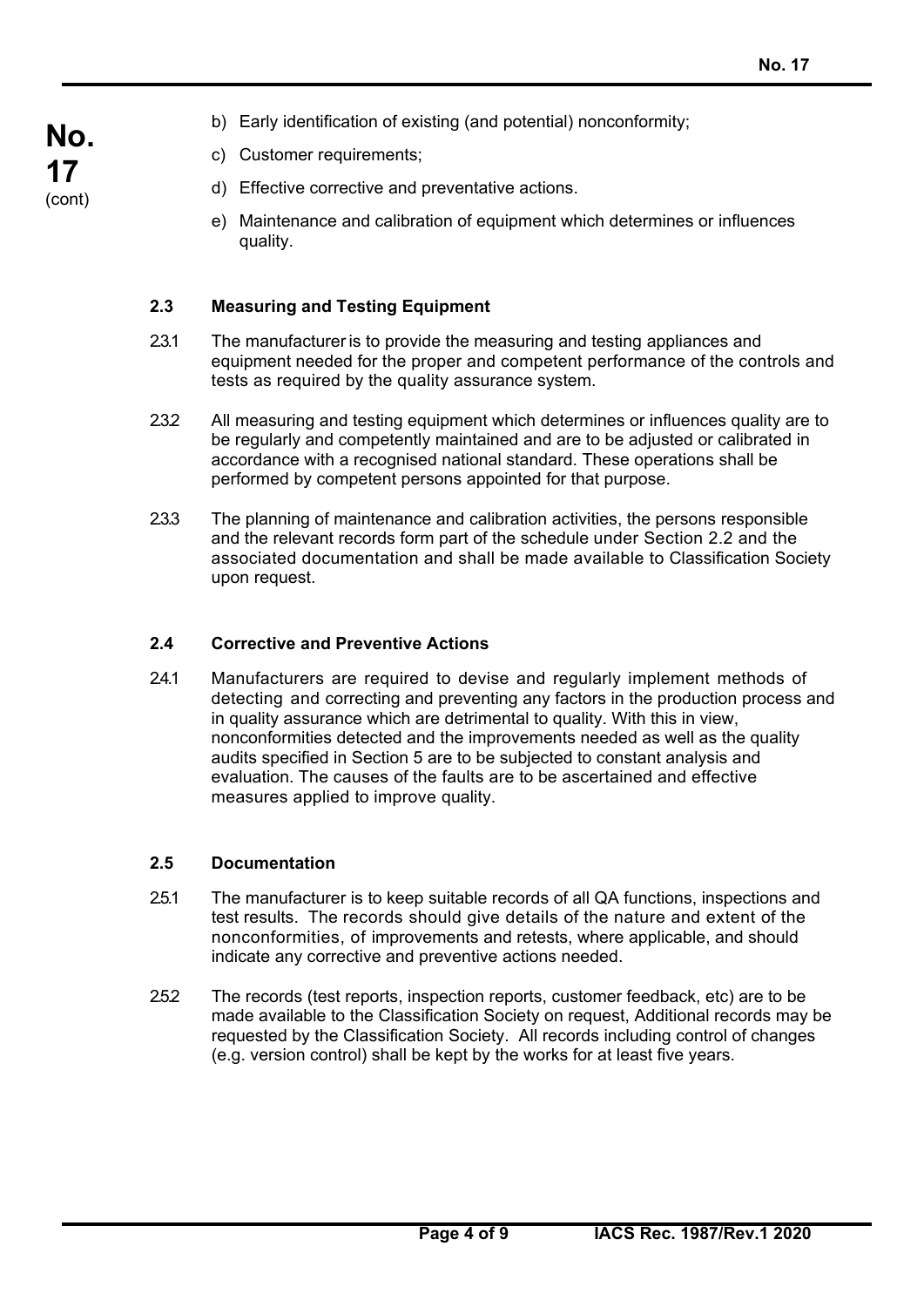#### **3. Documents**

# **3.1 The manufacturer is to compile the following documentation in the QMS:**

- a) Principles and scope of the system in accordance with Sections 1.1, and 1.3;
- b) Description of the works production and testing facilities and methods;
- c) Details of any computer facilities and the systems using those facilities for production and quality control;
- d) Organisation of the works and the Quality Assurance Department in accordance with Section 2.1;
- e) Description of quality assurance functions and procedures in accordance with Sections 2.2 to 2.5 and 4;
- f) Details of systems and methods used to maintain a satisfactory standard of finished products which comply with the Rule requirements. This information is to be presented in the form of a flow chart indicating all stages where testing and inspection are carried out;
- g) Work and inspection instructions in accordance with Sections 3.1 and 4;
- h) Procedures for the handling of non-conforming products, see Section 4.6;
- i) Corrective and preventive procedures in accordance with Section 2.4;
- j) Procedures for authorisation and recording of concessions;
- k) Instructions for the compilation and evaluation of the documentation described in Section 2.5;
- l) Instructions for the performance and evaluation of quality audits in accordance with Section 5.1.

#### **3.2 Work and Inspection Instructions**

- 3.2.1 For the performance of quality assurance functions manufacturers shall compile and maintain documented work and inspection instructions which relate to the successive stages of manufacture and inspection.
- 3.2.2 The work instructions are to specify the sequence and interrelationship of the various QA functions and are to state who is responsible for carrying them out.
- 3.2.3 Instructions for the inspection of consumables should include the scope, method and equipment used and are to specify the acceptance criteria of in-process materials and final products.
- 3.2.4 Manufacturers shall ensure that the latest versions of work and inspection instructions are made available to all sections and individuals responsible for carrying out QA functions, and manufacturers shall verify that these are complied with.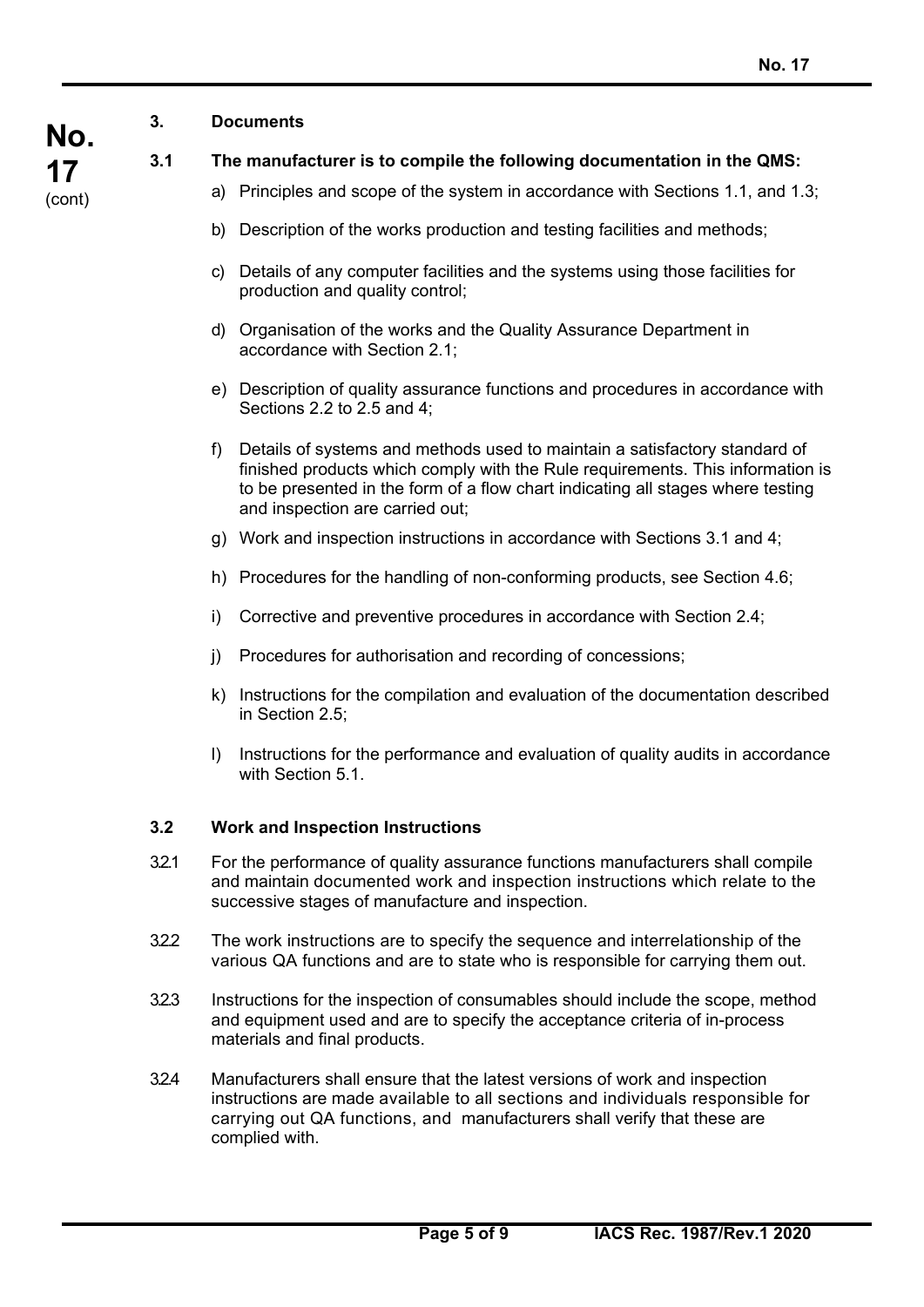#### **3.3 Standards and Manufacturers' Specifications**

3.3.1 The performance and assessment of QA measures may also be based on generally accepted rules of technology, such as standards, and on manufacturers' specifications (data sheets). These documents shall be listed in the QMS and/or instructions for testing or attached to these and incorporated into the acceptance procedure (Section 1.5).

#### **4. Quality Controls**

#### **4.1 External Providers**

- 4.1.1 Raw materials, rather than finished products, may be supplied by external providers.
- 4.1.2 Services such as maintenance, calibration, etc. may be supplied by external providers.
- 4.1.3 The manufacturer is to ensure that there are sufficient controls from external providers to ensure compliance with Classification Society Rule requirements and/or any additional applicable standard, specification or customer requirement.
- 4.1.4 The manufacturer will evaluate and monitor the performance of external providers to ensure compliance is maintained. It shall retain documented evidence of these activities.

#### **4.2 Manufacturing Control**

- 4.2.1 During manufacture, the manufacturer is to carry out appropriate checks ensuring the suitability of the process, quality of the intermediate product and timely initiation of any corrective and preventive measures required.
- 4.2.2 Production controls are to be carried out in accordance with a fixed plan and all (including negative) results obtained are to be recorded and made available for review by the Classification Society upon request. Depending on the kind of product concerned, the controls are to include the checking of surfaces, drying, marking, and dimensions, as well as concentricity.
- 4.2.3 A relevant note printed on the packaging, such as a batch number, is to provide traceability of the materials used, the process of manufacture and the inspection and tests performed.

#### **4.3 Identification and Marking**

- 4.3.1 Manufacturers shall establish, apply and supervise a marking system enabling intermediate products to be identified at any stage of manufacture without any confusion.
- 4.3.2 The system is to be checked, i.e. the materials being manufactured are to be identified in accordance with a fixed plan. Relevant documents shall be prepared on the performance of these checks.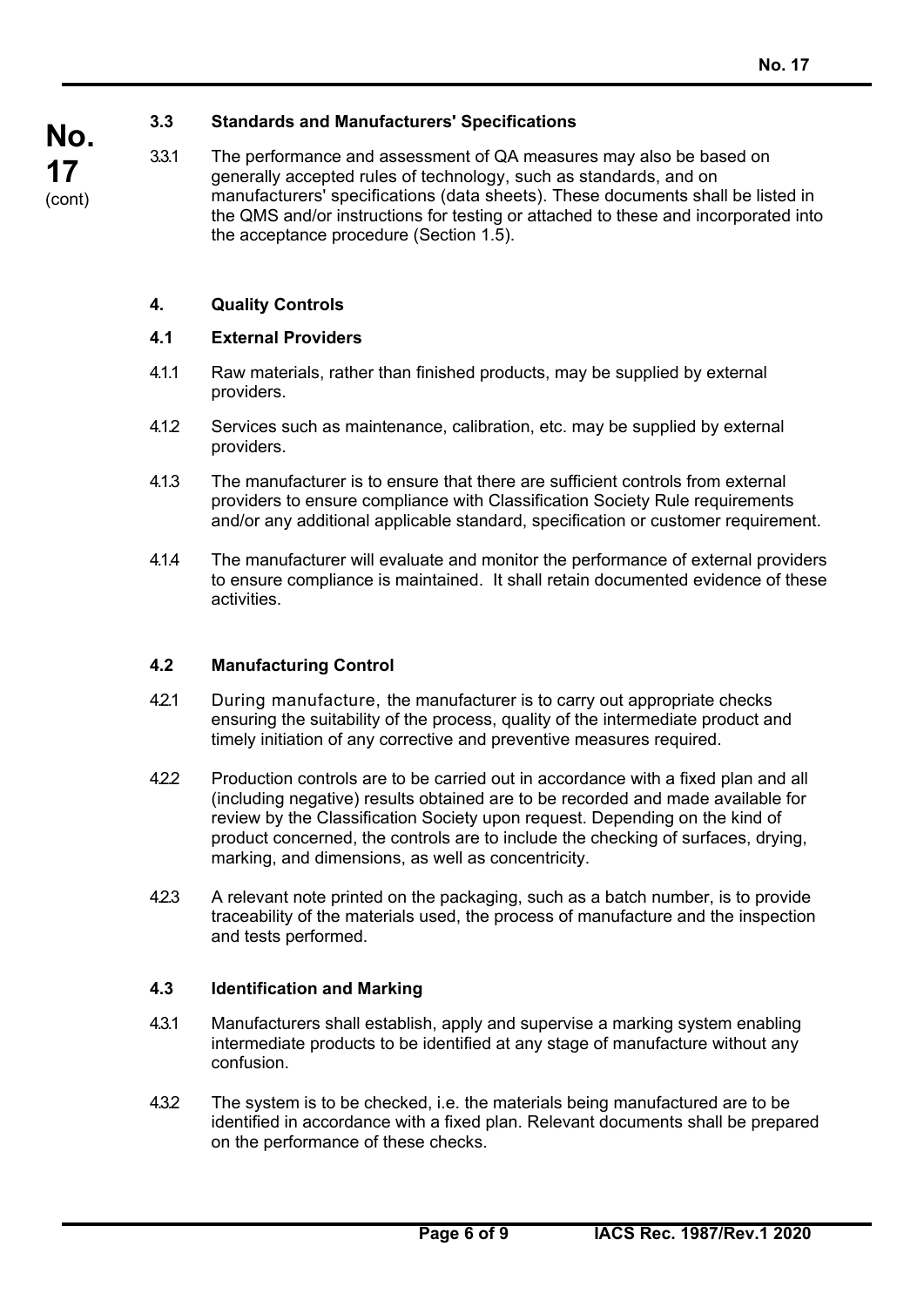# **4.4 Final Inspection and Testing**

**No. 17**  (cont)

4.4.1 The manufacturer should implement a system of inspecting and testing of the final products so that only welding consumables and auxiliary materials conforming to rule requirements or any additional applicable standard, specification or customer requirement are packed and delivered. The system should include regular weldability checks.

#### **4.5 Weld Assemblies and Testing of the Mechanical Properties**

- 4.5.1 At least once per year, from the date of approval, the manufacturer shall make welded assemblies and perform required tests of all approved welding consumables to ensure compliance with the annual test requirements of UR W17 and UR W23.
- 4.5.2 All test results, including unsatisfactory results, are to be reported to the Classification Society before or during the audit as per section 5.2. Any corrective and preventive actions as a result of unsatisfactory tests are to be included.

#### **4.6 Non-conforming Materials and Products**

- 4.6.1 The manufacturer is to establish a procedure for the detection and subsequent rectification of non-conforming materials and products. This procedure is to include the prompt detection and withdrawal of non-conforming material and product, the corrective and preventive actions required, and the necessary retesting required.
- 4.6.2 The manufacturer is to ensure that the use of non-conforming materials and products is prevented.
- 4.6.3 Records are to be kept covering the nature and extent of non-conforming materials and products, the subsequent treatment and, where applicable, retests and any corrective and preventive measures which may be introduced. These records are to be compiled and evaluated in such a way as to enable conclusions to be drawn regarding the current quality level and hence the effectiveness of the QA system for welding consumables.

#### **5. Quality Audits**

 $\overline{a}$ 

#### **5.1 Internal Quality Audits**

5.1.1 During the period of validity of approval of a works QA system of welding consumables, systematic checks (quality audits) are to be carried out by the manufacturer at regular intervals on the whole, or parts of, the system. The audit scope and schedule are to be documented by the manufacturer and approved by the Classification Society. The audits are to be performed by competent personnel and who are not employed in, or responsible for, the areas of activity concerned.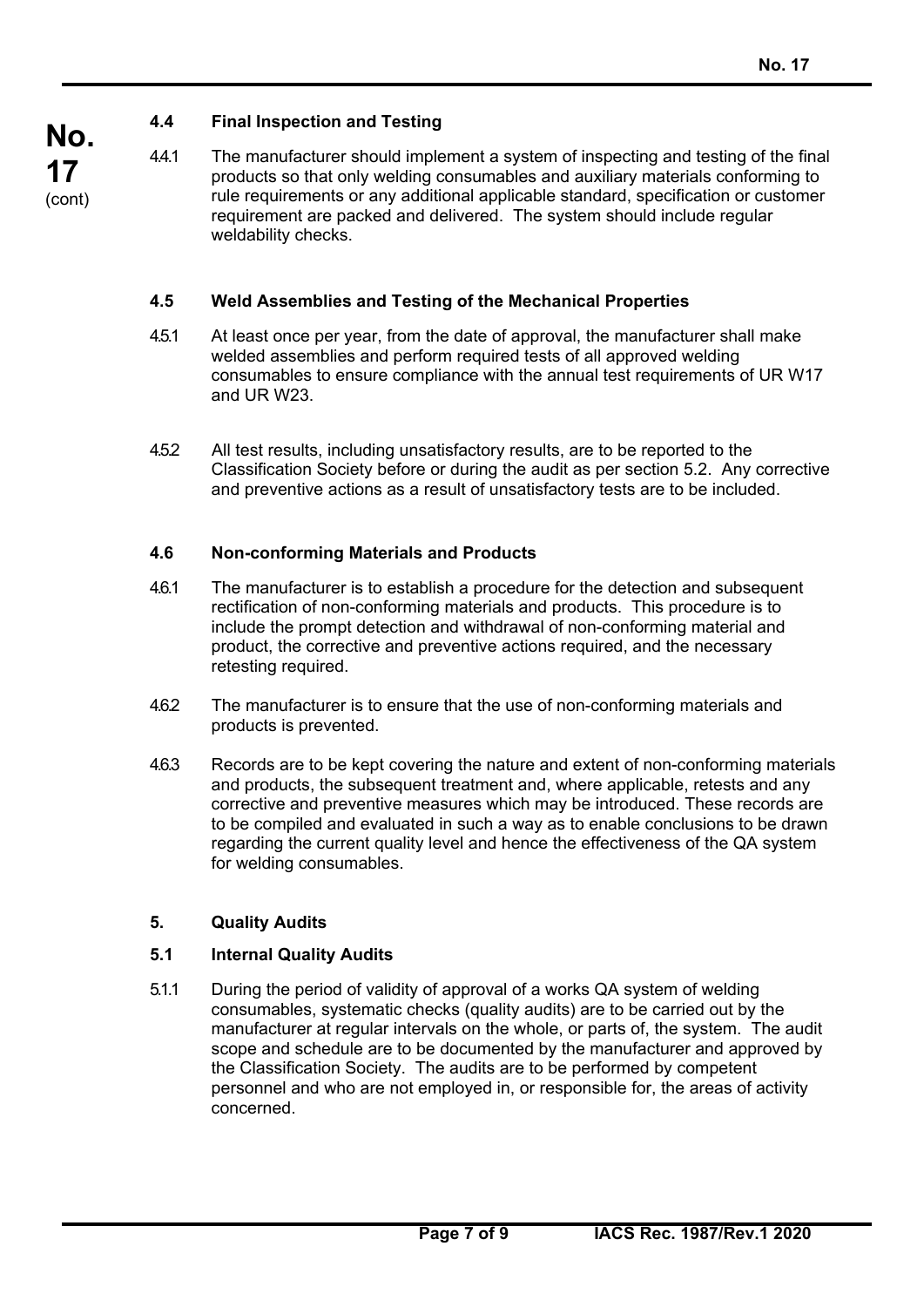$\overline{a}$ 

- 5.1.2 Quality audits are to include verification that:
	- a) Manufacture and quality assurance are being carried out in accordance with documented procedures;
	- b) Manufacture, inspection and monitoring equipment is in good working order and is properly calibrated;
	- c) Non-conformance in manufacture are detected without fail and the necessary steps are taken to overcome them and retest;
	- d) The necessary care is being taken to identify and eliminate the causes of nonconformances;
	- e) The documentation is complete and provides a reliable history of all QA functions and their effectiveness.
- 5.1.3 Records are to be kept of all quality audits. These records are to contain full details of the checks carried out on the whole, or parts of, the QA system including the results obtained and any corrective measures introduced. On request, these records together with the relevant documents are to be presented to the Surveyor.

#### **5.2 Quality Audits by the Classification Society**

- 5.2.1 In addition to the internal audit required by paragraph 1.5.2 Qquality audits will be made by the Classification Society as follows:
	- a) Upon expiry of the period of validity (see 1.5.1) a renewal audit is to be made;
	- b) Intermediate audits are to be made at intervals not exceeding 1 (one) year;
	- c) Spot checks are to be made, sufficient in frequency and character to satisfy the Surveyors that the originally established procedures are being maintained.
- 5.2.2 A renewal audit includes checks that throughout the manufacturing process the quality assurance system functions effectively and is capable of assuring the quality required and detecting non-conformity and initiating corrective and preventive actions.
- 523 An intermediate audit includes the items as 5.2.2 but it will cover less detail of the manufacturer's quality assurance system.
- 5.2.4 A spot check is a random check throughout the approval period covering specific aspects of the quality assurance system. (For example, during other visits by a surveyor, as a follow up to checking non-conformity of the quality assurance system discovered during renewal/intermediate audits).
- 5.2.5 The results of all audits and spot checks are to be documented and retained for the approval period.
- 5.2.6 For this purpose the Surveyor of the Classification Society shall be given access to the manufacturing plant and to the manufacturing documents and records. The works shall also provide the Surveyor with reasonable human and material assistance e (e.g. services, premises and instruments) to enable the duties to be carried out.